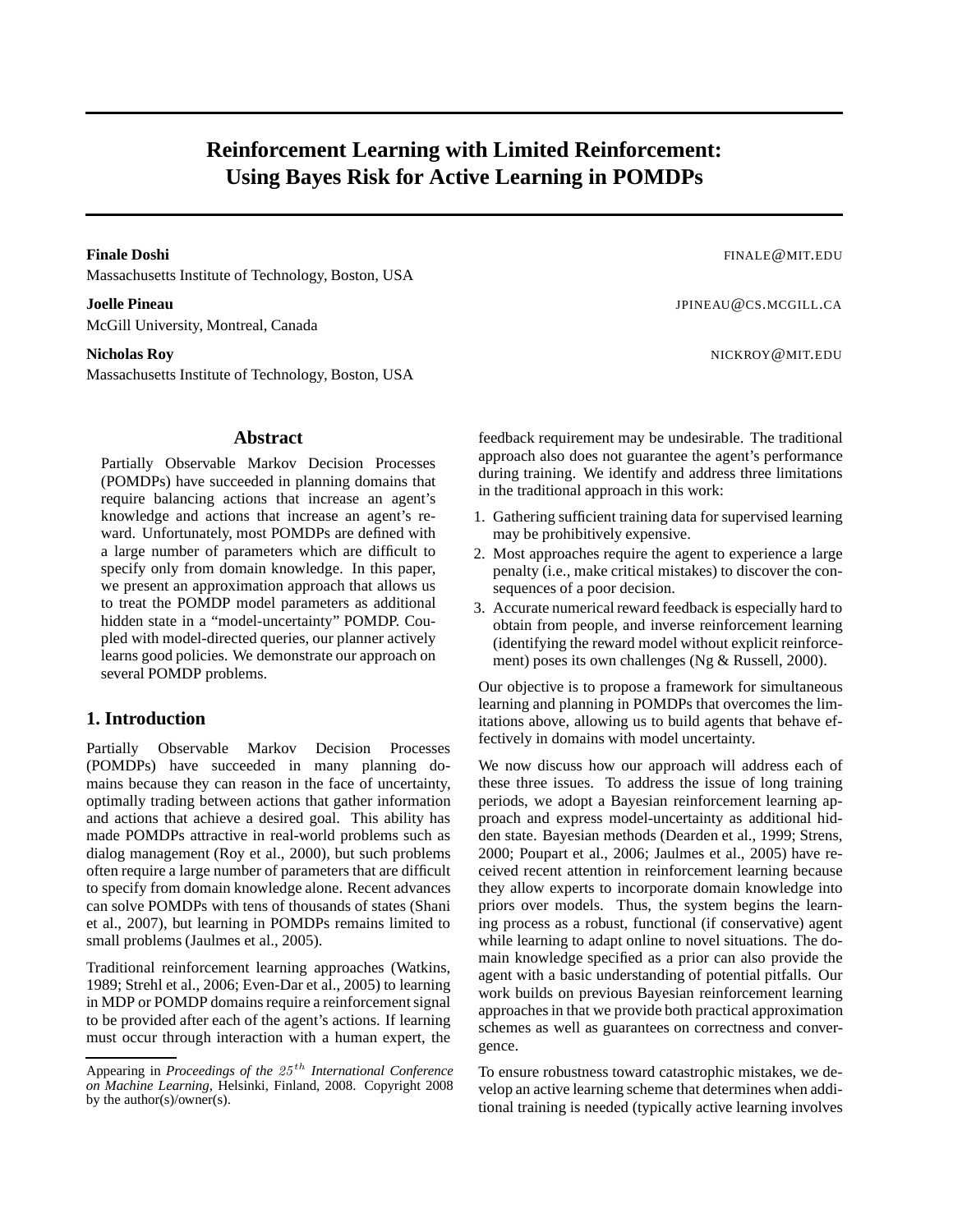asking for a few labels from unlabeled data; in this work, the 'label' corresponds to asking for the optimal action at a particular point in time). If the agent deems that model uncertainty may cause it to take undue risks, it queries an expert regarding what action it should perform. These queries both limit the amount of training required and allow the agent to infer the potential consequences of an action without executing it. Depending on the domain, we can imagine that different forms of information are most readily available. For example, in a navigation task, it may be straight-forward to query a state oracle (i.e., a GPS system) for a location. Similarly, rewards may be easy to measure based on quantities such as energy usage or time to goal. However, in other domains—particularly when working with human-robot interaction and dialog management systems—policy information may be more accurate; a human user may know what he wishes the agent to do, but may be unable to provide the agent with an accurate state representation (which is often complex, for optimization purposes). In these domains, asking for policy information, instead of a traditional reward signal, also side-steps the issue of getting explicit reward feedback from a human user, which can also be inaccurate (Millet, 1998). In this work, we deal exclusively with policy-based queries.

We are still left with the inverse reinforcement learning problem, as the user's response regarding correct actions provides only implicit information about the underlying reward. To date, Bayesian reinforcement learning has succeeded in learning observation and transition distributions (Jaulmes et al., 2005; Poupart et al., 2006), where updates have closed forms (such as updating Dirichlet counts); previous inverse reinforcement learning work (Ng & Russell, 2000) does not extend to the partially observable case. To overcome this issue, we use a non-parametric approach to model distributions over POMDPs; we demonstrate our approach on several standard problems.

We describe two practical contributions. First, we propose an approximation based on minimizing the immediate Bayes risk for choosing actions when transition, observation, and reward models are uncertain. The Bayes risk criterion avoids the computational intractability of solving large, continuous-valued POMDPs; we show it performs well in a variety of problems. Second, to gather information about the model without assuming state observability, we introduce the notion of *meta-queries*. These metaqueries accelerate learning and help the agent to infer the consequences of a potential pitfall without experiencing its effects. They are a powerful way of gaining information, but they make the strong assumption that they will be answered. Fortunately, a number of decision-making problems exist where this assumption is reasonable, particularly in collaborative human-machine tasks (e.g. automated dialogue systems and shared robot control scenarios).

## **2. The POMDP Model**

A POMDP consists of the n-tuple  $\{S, A, O, T, \Omega, R, \gamma\}$ . S, A, and O are sets of states, actions, and observations. The transition function  $T(s'|s, a)$  is a distribution over the states the agent may transition to after taking action  $\alpha$  from state s. The observation function  $\Omega(o|s, a)$  is a distribution over observations  $o$  that may occur in state  $s$  after taking action a. The reward function  $R(s, a)$  specifies the immediate reward for each state-action pair. The factor  $\gamma \in [0, 1)$ weighs the importance of current and future rewards.

In the POMDP model, the agent must choose actions based on past observations; the true state is hidden. The belief, a probability distribution over states, is a sufficient statistic for a history of actions and observations. The belief at time  $t + 1$  can be computed from the previous belief,  $b_t$ , the last action  $a$ , and observation  $o$ , by applying Bayes rule:

$$
b_{t+1}^{a,o}(s) = \Omega(o|s,a) \sum_{s' \in S} T(s|s',a) b_t(s') / Pr(o|b,a), \tag{1}
$$

where  $Pr(o|b, a) = \sum_{s' \in S} \Omega(o|s', a) \sum_{s \in S} T(s'|s, a) b_t(s)$ . If the goal is to maximize the expected discounted reward, then the optimal policy is given by:

$$
V_t(b) = \max_{a \in A} Q_t(b, a), \tag{2}
$$

$$
Q_t(b, a) = R(b, a) + \gamma \sum_{o \in O} Pr(o|b, a) V_t(b^{a, o}), (3)
$$

where the value function  $V(b)$  is the expected discounted reward that an agent will receive if its current belief is b and  $Q(b, a)$  is the value of taking action a in belief b. The exact solution to equation 3 is only tractable for tiny problems, so we use a point-based approximation (Pineau et al., 2003).

## **3. Modeling POMDP Uncertainty**

We assume that the sets  $S$ ,  $A$ , and  $O$  are known. The POMDP learning problem is to determine the parameters of T,  $\Omega$ , and R that describe the dynamics and objective of the problem domain. A Bayesian approach is attractive in many real-world settings because we may have strong notions regarding certain parameters, but the value of those parameters may be difficult to specify exactly. We place a prior over the model parameters to express our domain knowledge, and improve upon this prior with experience.

If the state, action, and observation sets are discrete,  $T$  and  $\Omega$  are collections of multinomial distributions. As conjugate priors, Dirichlet distributions are a natural choice of prior for T and  $\Omega$ . We use a uniform prior over expertspecified ranges for the reward function  $R$ . Together these priors specify a distribution over POMDP models. To build a POMDP that incorporates the model parameters into the hidden state, we consider the joint state space  $S' = S \times M$ , where  $M$  is the space of models as described by all valid values for the model parameters. Although  $S'$  is continuous and high dimensional, the transition model for M is simple (assuming the true model is static).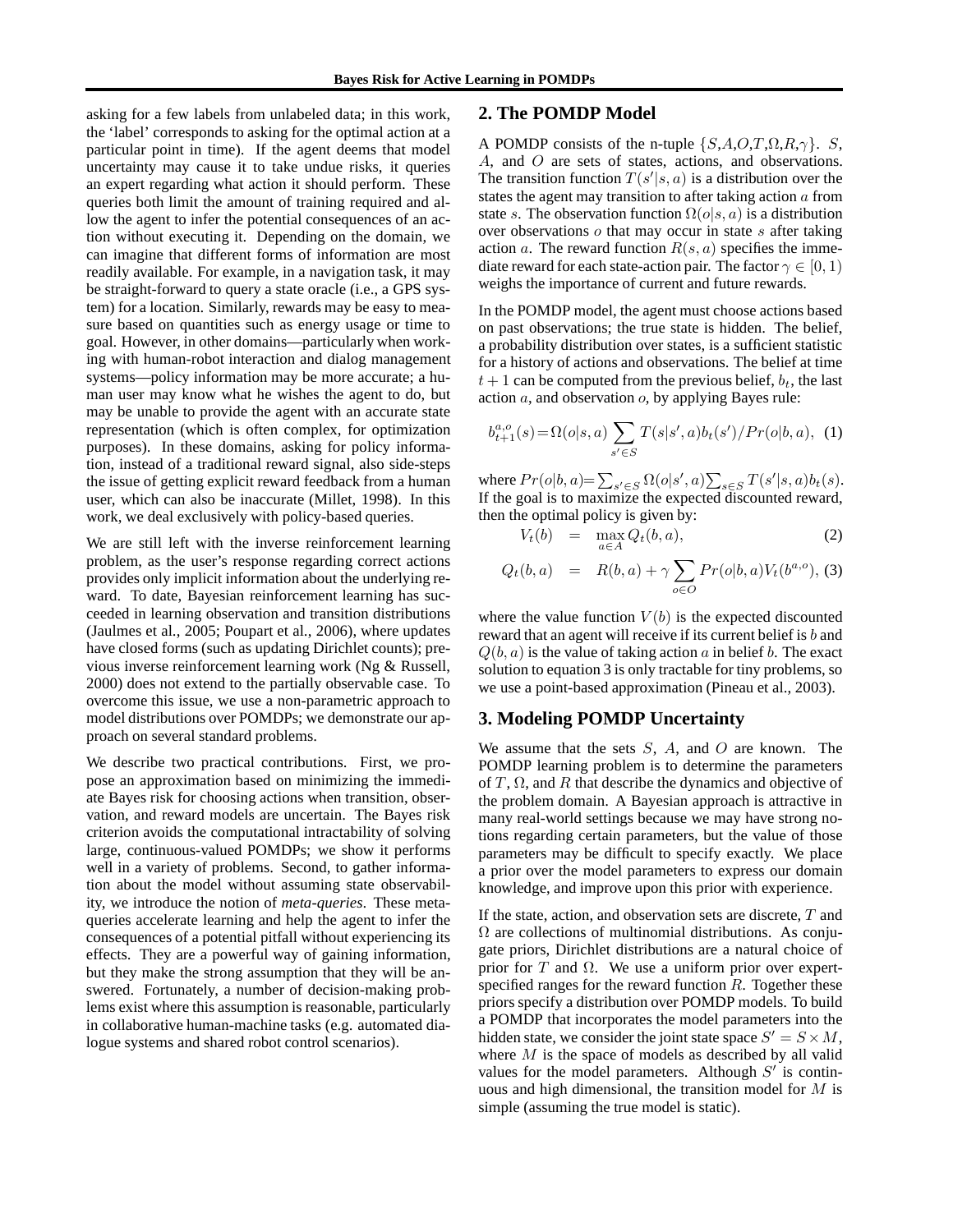The formulation above makes the agent aware of the uncertainty in the model parameters, and by trying various actions, it will be able to reduce uncertainty both in its state and in the parameters. However, the model information provided by the standard actions may be weak, and we would like the agent to be able to explicitly reduce model uncertainty in a safe manner. To allow for active learning, we augment the action space A of our original POMDP with a set of meta-queries  $\{q_m\}$ . The meta-queries consult an oracle (e.g., a domain expert) for the optimal action at a particular time step. We assume that the expert has access to the history of actions and observations (as does the agent), as well as the true POMDP model, and thus can advise the agent on the optimal action at any particular time. The agent begins by confirming the action it thinks is best:

"I think  $a_i$  is the best action. Should I do  $a_i$ ?"

If the oracle answers to the negative, the agent follows with what it thinks is next best:

"Then I think  $a_j$  is best. Is that correct?"

until it receives an affirmative response. The ordered list of actions helps give the expert a sense of the agent's uncertainty; if the agent is uncertain, the expert might advise it to gather information rather than risk an incorrect decision.<sup>1</sup>

Meta-queries may be applied in situations where an expert is available to guide the agent. Unlike the oracle of Jaulmes et al. (2005), the meta-queries ask for policy information, not state information, which can be important if optimization procedures make the state-space unintuitive to the user (e.g., Williams and Young (2005)). In human-robot interaction, it may also simply be more natural to ask "I think you want me to go to the coffee machine. Should I go there?" which may be more natural than "Please enter your most recent statement" or "Please enter our position coordinates."

We can think of these meta-queries simply as additional actions and simply attempt to solve the model-uncertainty POMDP with this augmented action space. However, such an approach quickly becomes intractable. Therefore, we will treat the meta-query as a special action to be taken if the other actions are too risky. We take the cost  $\xi$  of querying the user to be a fixed parameter of the problem.

## **4. Solution Techniques**

Table 1 summarizes our two-part approach to solving the model-uncertainty POMDP. First, given a history of actions and observations, the agent must select the next action. Second, the agent must update its distribution over the model parameters given additional interactions with the environment. In the most general case, both steps are intractable via standard POMDP solution techniques.<sup>2</sup>

## **Table 1**. POMDP active learning approach.

ACTIVE LEARNING WITH BAYES RISK

- Sample POMDPs from a prior distribution.
- Complete a task choosing actions based on Bayes risk:
	- **–** Use the POMDP samples to compute the action with minimal Bayes risk (Section 4.1).
	- **–** If the risk is larger than a given  $\xi$ , perform a meta-query (Section 4.1).
	- **–** Update each POMDP sample's belief based on the observation received (Section 4.2).
- Once a task is completed, update prior (Section 4.2):
	- **–** Use a kernel incorporating action-observation history to propagate POMDP samples.
	- **–** Weight POMDPs based on meta-query history.

Performance and termination bounds are in 4.3 and 4.4.

#### **4.1. Bayes-Risk Action Selection**

Let the loss  $L_m(a, a^*; b)$  of taking action a in model m be  $Q_m^*(b, a) - Q_m^*(b, a^*)$ , where  $a^*$  is the optimal action in belief b according to model m. Given a belief  $p_M(m)$  over models, the expected loss  $E_M[L]$  is the Bayes risk:

$$
BR(a) = \int_M (Q_m^*(b_m, a) - Q_m^*(b_m, a_m^*)) p_M(m), \quad (4)
$$

where M is the space of models,  $b_m$  is the current belief according to model m, and  $a_m^*$  is the optimal action for the current belief  $b_m$  according to model m. Let  $a' = \arg \max_{a \in A} BR(a)$  be the action with the least risk. In the passive learning scenario, our agent just performs  $a'$ .

If the risk of the least-risky action  $a'$  is large, the agent may still incur significant losses. We would like our agent to be sensitive to the absolute magnitude of the risks that it takes. In the active learning scenario, the agent performs a metaquery if  $BR(a')$  is less than  $-\xi$ , that is, if the least expected loss is more than the cost of the meta-query. The series of meta-queries will lead us to choose the correct action and thus incur no risk.

Intuitively, our criterion selects the least risky action now and hopes that the uncertainty over models will be resolved at the next time step. We can rearrange equation 4 to get:

$$
BR(a) = \int_M Q(b_m, a) p_M(m) - \int_M Q(b_m, a_m^*) p_M(m). \tag{5}
$$

The second term is independent of the action choice; to maximize  $BR(a)$ , one may simply maximize the first term:

$$
V_{BR} = \max \int_M Q(b_m, a) p_M(m). \tag{6}
$$

The Bayes risk criterion is similar to the  $Q_{MDP}$  heuristic (Littman et al., 1995), which uses the approximation  $V(b) = \max \sum_{s} Q(s, a)b(s)$  to plan in known POMDPs.

 $1$ Our simulations used a shortened meta-query for speed.

<sup>&</sup>lt;sup>2</sup>Analytic updates are possible if the distributions take certain forms (Poupart & Vlassis, 2008), but even here pruning is needed to keep the solutions to a tractable size.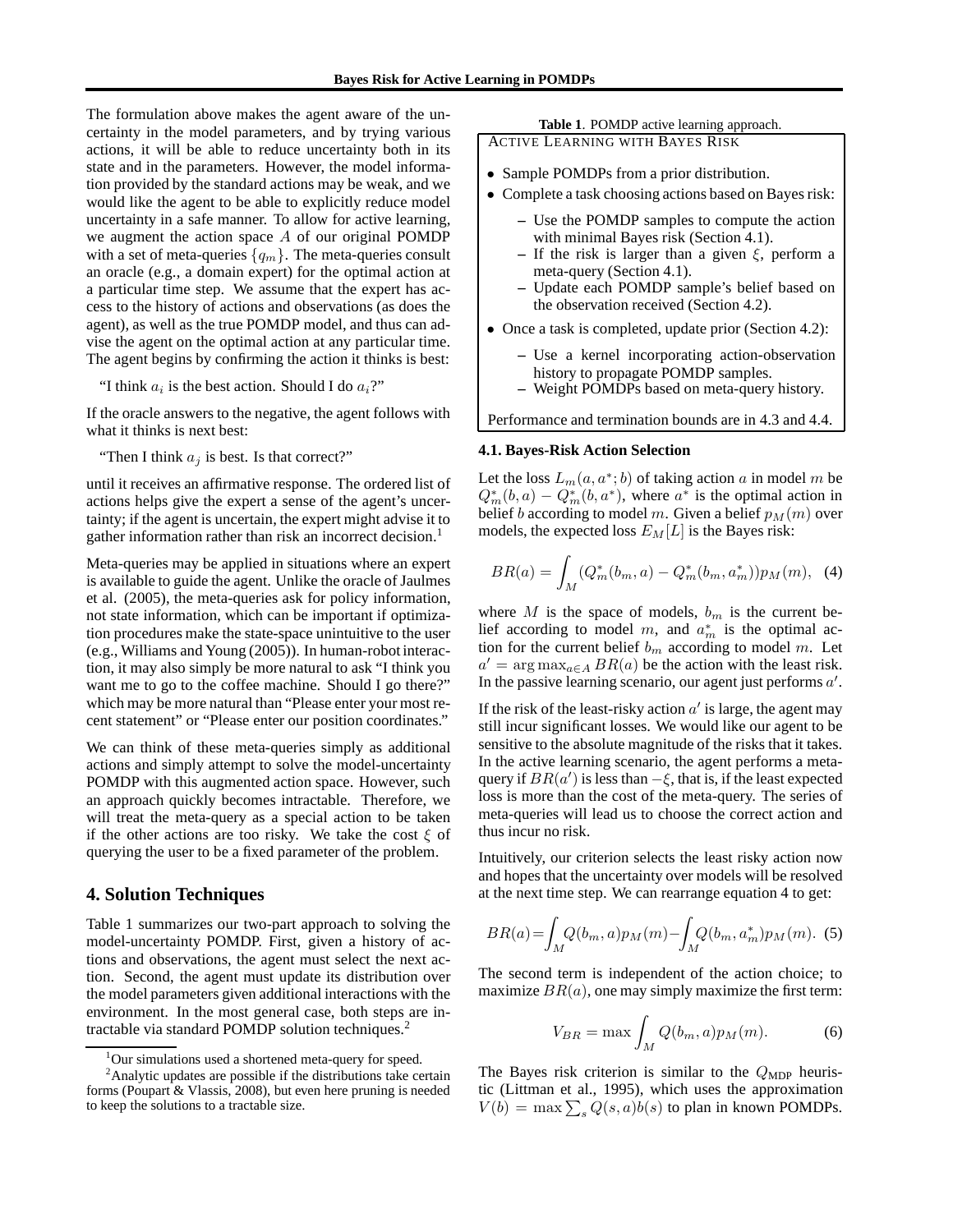In our case, the belief over states  $b(s)$  is replaced by a belief over models  $p_M(m)$  and the action-value function over states  $Q(s, a)$  is replaced by an action-value function over beliefs  $Q(b_m, a)$ . In the  $Q_{MDP}$  heuristic, the agent assumes that the uncertainty over states will be resolved after the next time step. Our Bayes-risk criterion may be viewed as similarly assuming that the next action will resolve the uncertainty over models.

Though similar, the Bayes risk action selection criterion differs from  $Q_{MDP}$  in two important ways. First, our actions come from POMDP solutions and thus do fully consider the uncertainty in the POMDP state. Unlike  $Q_{MDP}$ , we do not act on the assumption that our state uncertainty will be resolved after taking the next action; our approximation supposes that only the model uncertainty will be resolved. Thus, if the model stochasticity is an important factor, our approach will take actions to reduce state uncertainty. This observation is true regardless of whether the agent is passive (does not ask meta-queries) or active.

In the active learning setting, the second difference is the meta-query. Without the meta-query, while the agent may take actions to resolve state uncertainty, it will never take actions to reduce model uncertainty. However, metaqueries ensure that the agent rarely (with probability  $\delta$ ) takes a less than  $\xi$ -optimal action in expectation. Thus the meta-queries make the learning process robust from the start and allow the agent to resolve model uncertainty.

**Approximation and bounds:** The integral in equation 4 is computationally intractable, so we approximate it with a sum over a sample of POMDPs from the space of models:

$$
BR(a) \approx \sum_{i} (Q(b_i, a) - Q(b_i, a_i^*)) p_M(m_i) \tag{7}
$$

There are two main sources of approximation that can lead to error in our computation of the Bayes risk:

• Error due to the Monte Carlo approximation of the integral in equation 4: Note that the maximum value of the  $Q(b_i, a) - Q(b_i, a_i^*)$  is trivially upper bounded by  $R_{\text{max}}-\text{min}(R_{\text{min}},\xi)$  $\frac{\min(K_{\min}, \xi)}{1-\gamma}$  and lower bounded by zero. Applying the Hoeffding bound with sampling error  $\epsilon_s$  and confidence  $\delta$ , we will require  $n_m$  samples:<sup>3</sup>

$$
n_m = \frac{(R_{\text{max}} - \min(R_{\text{min}}, \xi))^2}{2(1 - \gamma)^2 \epsilon_s^2} \log \frac{1}{\delta}
$$
 (8)

• Error due to the point-based approximation of  $Q(b_i, a)$ : The difference  $Q(b_i, a) - Q(b_i, a_i^*)$  may have an error of up to  $\epsilon_{PB} = \frac{2(R_{\text{max}} - R_{\text{min}})\delta_B}{(1 - \gamma)^2}$ , where  $\delta_B$  is the sampling density of the belief points. This result is directly from the error bound due to Pineau et al. (2003).

To obtain a confidence  $\delta$  when calculating if the Bayes risk is greater than  $-\xi$ , we combine these bounds, setting  $\epsilon_s = \xi - \epsilon_{PB}$ , and computing the appropriate number of samples  $n$  from equation 8. We note however that the Hoeffding bounds used to derive this approximation are quite loose; for example in the shuttle POMDP problem, we used 200 samples, whereas equation 8 suggested over 3000 samples may have been necessary even with a perfect POMDP solver.

#### **4.2. Updating the Model Distribution**

As described in Section 3, we initially placed Dirichlet priors over the transition and observation parameters and uniform priors over the reward parameters. As our agent interacts with the environment, it receives two sources of information to update its prior: a history  $h$  of actions and observations and a set of meta-queries (and responses) Q. Given h and Q, the posterior  $p_{M|h,Q}$  over models is:

$$
p_{M|h,Q}(m|h,Q) \propto p(Q|m)p(h|m)p_M(m), \qquad (9)
$$

where  $Q$  and  $h$  are conditionally independent given  $m$  because they are both computed from the model parameters. The history  $h$  is the sequence of actions and observations since  $p_M$  was last updated. The set  $Q$  is the set of *all* metaqueries asked (and the expert's responses). Each source poses a different challenge when updating the posterior.

If the agent were to have access to the hidden underlying state, then it would be straightforward to compute  $p_{M|h}(m|h) \propto p(h|m)p_M(m)$ ; we simply need to add counts to the appropriate Dirichlet distributions. However, when the state sequence is unknown, the problem becomes more difficult; the agent must use its belief over the state sequence to update the posterior. Thus, it is best to perform the update when it is most likely to be accurate. For example, in a robot maze scenario, if the robot is lost, then estimating its position may be inaccurate. However, once the robot reaches the end of the maze, it knows both its start and end position, providing more information to recover its path. We focus on episodic tasks in this work and update the belief over models at the completion of a task.

The meta-query information poses a different challenge: the questions provide information about the policy, but our priors are over the model parameters. The meta-queries truncate the original Dirichlet as models inconsistent with meta-query responses have zero likelihood. We approximate the posterior with a particle filter.

#### 4.2.1. DURING A TASK: UPDATING PARTICLE WEIGHTS

Recall that sequential Monte Carlo techniques let us represent a distribution at time  $t$  using a set of samples from time  $t - 1$  using the following procedure (Moral et al., 2002):

$$
m_t \sim K(m_{t-1}, m_t), \tag{10}
$$

$$
w_t = w_{t-1} \frac{p_{M,t}(m_t)}{p_{M,t-1}(m_{t-1})K(m_{t-1}, m_t)},
$$
 (11)

<sup>&</sup>lt;sup>3</sup>An error of  $\epsilon$  with confidence  $\delta$  means  $Pr[x - \hat{x} > \epsilon] < \delta$ .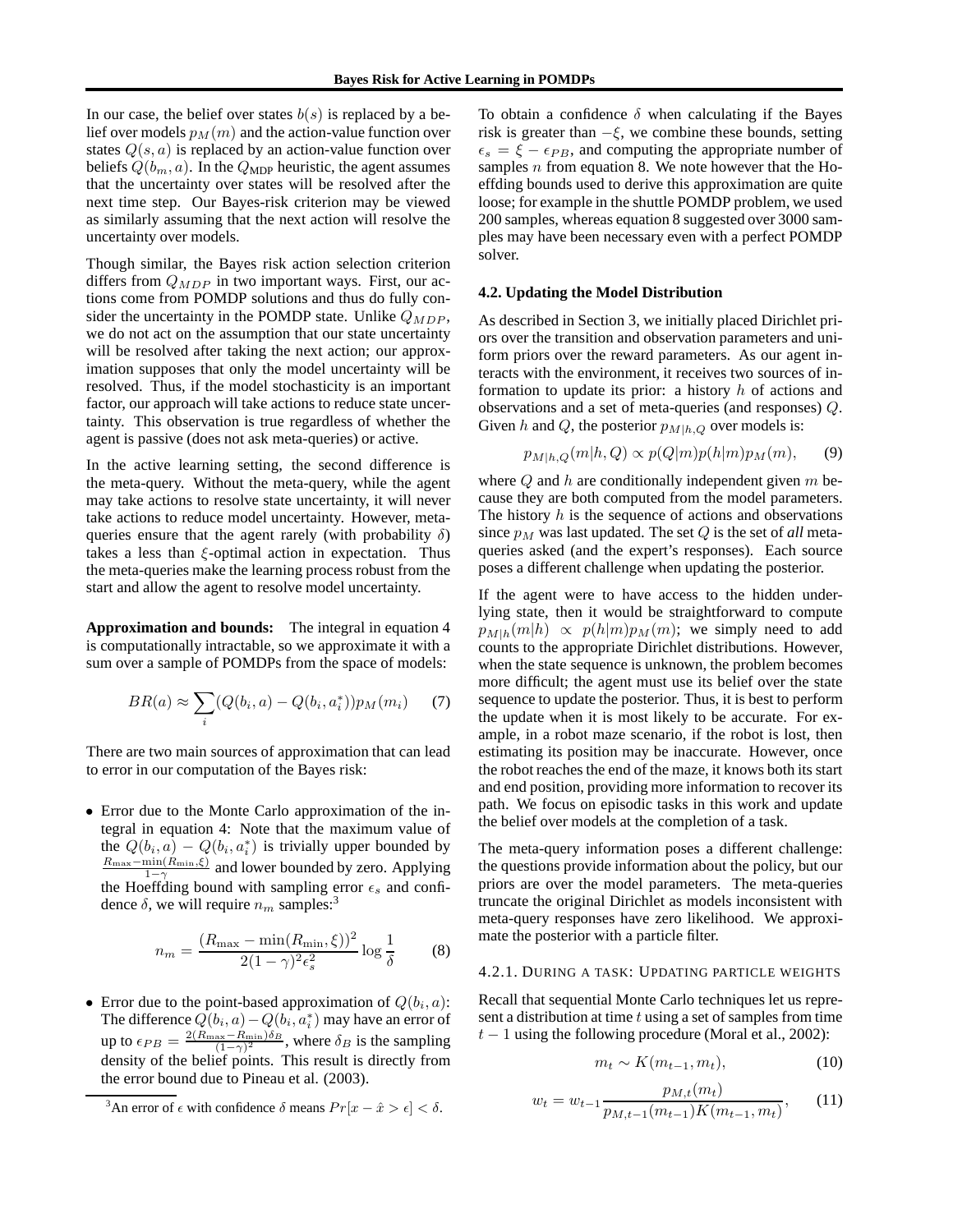where  $K(m, m')$  is an arbitrary transition kernel and  $p_M$  is the probability of the model  $m$  under the true posterior.

Sampling a new model requires solving a POMDP, which is computationally expensive and thus may be undesirable while an agent is in the process of completing a task. Thus, we do not change our set of samples during a task (that is,  $K(m, m') = \delta_m(m')$  where  $\delta()$  is the Dirac delta function). We begin at time  $t - 1$  with a set of models  $m_i$ and weights  $w_i$  that represent our current belief over models. If a meta-query occurs at time t, then  $p_{M,t}(m) \propto$  $p(Q_t|m)p_{M,t-1}(m)$ , and the weight update reduces to

$$
w_t = w_{t-1} p(Q_t|m). \tag{12}
$$

In theory, the  $p(Q|m)$  should be a delta function: either the model  $m$  produces a policy that is consistent with the meta-query  $(p(Q|m) = 1)$ , or it does not  $(p(Q|m) = 0)$ . In practice, approximation techniques used to compute the model's policy are imperfect (and expert advice can be incorrect) so we do not want to penalize a model that occasionally acts incorrectly. We model the probability of seeing  $k$  incorrect responses in  $n$  trials as a binomial variable with parameter  $p_e$ , where  $p_e$  is the probability a model fails a meta-query due to the approximate solver. This value is hard to characterize, of course, and is problem-specific; we used  $p_e = 0.3$  in our tests.

#### 4.2.2. BETWEEN TASKS: RESAMPLING PARTICLES.

Over time, samples taken from the original prior may no longer represent the posterior well. Moreover, if only a few high weight samples remain, the Bayes risk may appear smaller than it really is because most of the samples are in the wrong part of the space. We also need to update the models based on the history information, which we have ignored so far. We do both these steps at the end of a task.

**Action-Observation Histories: Dirichlet Update.** We first discuss how to update the posterior  $p(m|h)$  in closed form. Recall that updating the Dirichlet counts given actions and observations requires knowing the underlying state history, and our agent only has access to history of actions and observations. We therefore update our parameters using an online extension of the standard EM algorithm (Sato, 1999). In the E-step, we estimate a distribution over state sequences in the episode. In the M-step, we use this distribution to update counts on our Dirichlet priors. Online EM guarantees convergence to a local optimum.

For the E-step, we first estimate the true state history. Two sources of uncertainty are present: model stochasticity and unknown model parameters. To compute the expectation with respect to model stochasticity, we use the standard forward-backward algorithm to obtain a distribution over states for each sample. Next, we combine the distributions for each sample based on the sample's weight. For example, suppose a sampled model assigns a probability  $p_i(s)$  to being in state s. Then the expected probability  $\hat{p}(s)$  of being in state s is  $\hat{p}(s) = \sum_{i=1}^{n} w_i p_i(s)$ . The samples represent

our distribution over models, so this sum approximates an expectation over all models.

Next, we update our Dirichlet counts based on both the probability that a POMDP assigns to a particular state and the probability of that POMDP. Given an action  $a$  and observation  $o$  corresponding to time  $t$ , we would update our Dirichlet count for  $\alpha_{o,s,a}$  in the following manner:

$$
\alpha_{o,s,a} = \alpha_{o,s,a} + \hat{p}(s) \tag{13}
$$

for each state s. This update combines prior knowledge about the parameters—the original value of  $\alpha_{o,s,a}$ —with new information from the current episode,  $\hat{p}(s)$ .

**Resampling Models.** As is standard in sequential Monte Carlo techniques, we begin by resampling models according to their weights  $w_i$ . Thus, a model with high weight may get selected many times for inclusion in the resampled set of models, while a model with low weight may disappear from the sample set since it is no longer representative of the posterior. Once resampled, each model has equal weight. Before we begin the next task, we perturb the models with the following transition kernel:

- Draw a sample  $m'$  from  $p_{M|h}$ .
- With probability  $p_k$ , replace m with  $m'$
- With probability  $1 p_k$ , take the convex combination of the model parameters of m and m' so that  $m' = p \cdot m' +$  $(1 - p) \cdot m$  with the convexity parameter being chosen uniformly at random on  $[0, a]$ .

We reduce the probability  $p_k$  from 0.9 to 0.4 as the interactions continue, encouraging large exploration earlier on and fine-tuning in later interactions. We set  $a$  to 0.2 in our experiments. Based on this sampling procedure, the weight (keeping in mind that after resampling, all models had equal weight) of the transitioned model  $m'$  is given by:

$$
w_t \propto \frac{p(Q|m')p_{M|h}(m')}{p(Q|m)p_M(m)K(m,m')},\tag{14}
$$

where,  $K(m, m') = p_k \cdot p_{M|h}(m')$  if we keep the newlysampled model and and  $K(m, m') = (1-p_k) \cdot p_{M|h}(m')/a$ if we perturb  $m$  via a convex combination.

### **4.3. Performance Bounds**

Let  $V^*$  be the value of the optimal policy under the true model. From our risk criterion, the expected loss at each action is no more than  $\xi$ . However, with probability  $\delta$ , in the worst case, the agent may choose a bad action that takes it to an absorbing state in which it receives  $R_{min}$  forever.

To determine the expected discounted reward, we consider a two-state Markov chain. In state 1, the "normal" state, the agent receives a reward of  $R - \xi$ , where R is the value the agent would have received under the optimal policy. In state 2, the agent receives  $R_{\text{min}}$ . Equation 15 describes the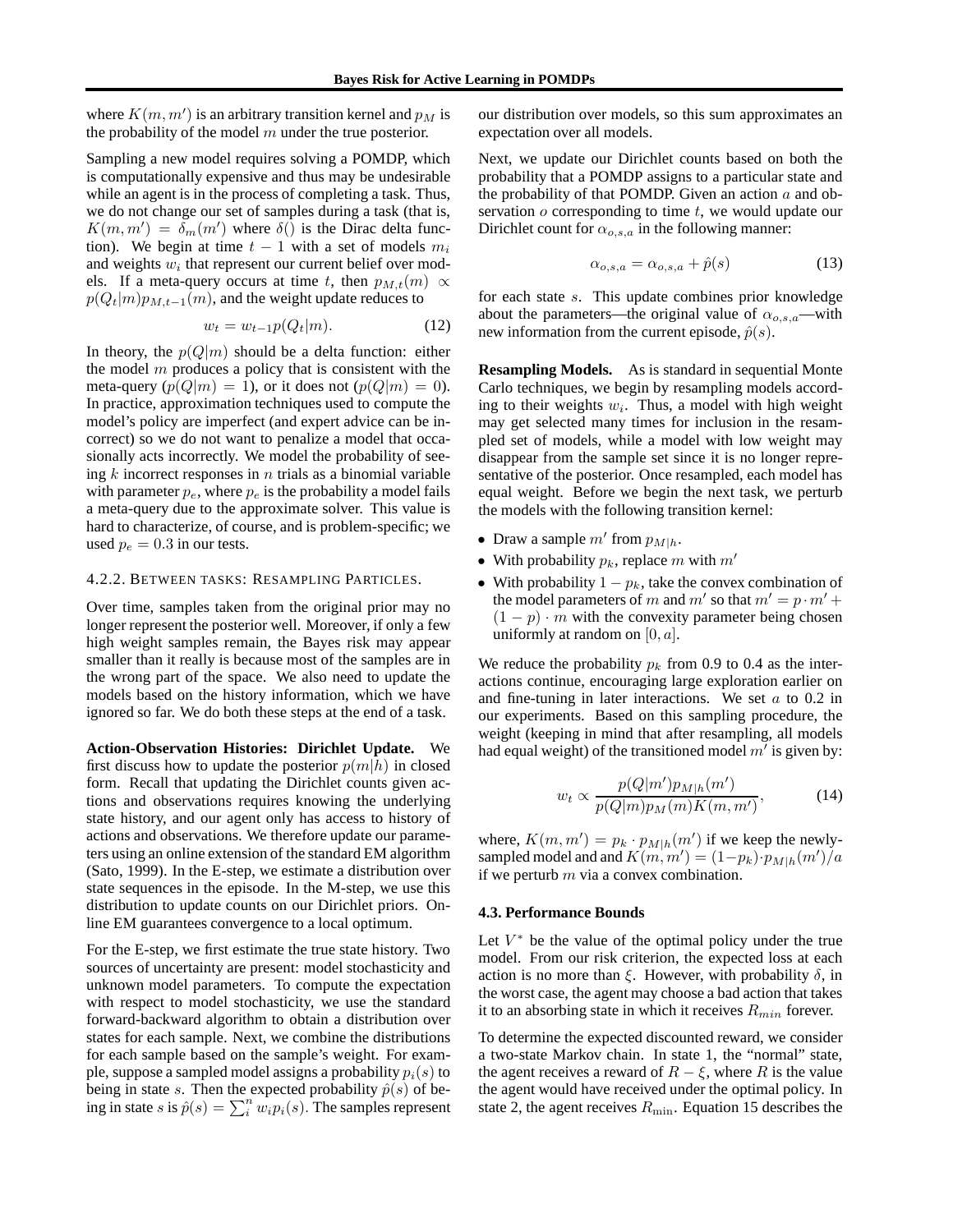transitions in this simple chain and the values of the states:

$$
\begin{vmatrix} V_1 \\ V_2 \end{vmatrix} = \begin{vmatrix} R - \xi \\ R_{\min} \end{vmatrix} + \gamma \begin{vmatrix} 1 - \delta & \delta \\ 0 & 1 \end{vmatrix} \begin{vmatrix} V_1 \\ V_2 \end{vmatrix}.
$$
 (15)

Solving this system and noting that the agent begins in state 1 with probability  $1 - \delta$  and state 2 with probability  $\delta$ , the lower bound  $V'$  on the expected value is

$$
V' = \eta (V^* - \frac{\xi}{1 - \gamma}) + (1 - \eta) \frac{R_{min}}{1 - \gamma}, \quad (16)
$$

$$
\eta = (1 - \delta)(1 - \gamma)(1 - \gamma(1 - \delta))^{-1}.
$$
 (17)

### **4.4. Model Convergence**

Given the algorithm in Table 1, we would like to know if the learner will eventually stop asking meta-queries. We state that the model is *converged* if  $BR(a') > -\xi$  for all histories (where  $\xi$  is the cost of a meta-query). Our convergence argument involves two steps. First, let us ignore the reward model and consider only the observation and transition models. As long as standard reinforcement learning conditions—periodic resets to a start state and information about all states (via visits or meta-queries)—hold, the prior will peak around some value (perhaps to a local extremum) in a bounded number of interactions from the properties of the online EM algorithm (Sato, 1999). We next argue that once the observation and transition parameters have converged, we can bound the meta-queries required for the reward parameters to converge.

**Observation and Transition Convergence.** To discuss the convergence of the observation and transition distributions, we apply a weaker sufficient condition than the convergence of the EM algorithm. We note that the number of interactions bounds the number of meta-queries, since we ask at most one meta-query for each normal interaction. We also note that the counts on the Dirichlet priors increase monotonically. Once the Dirichlet parameters are sufficiently large, the variance in the sampled models will be small; even if the mean of the Dirichlet distribution shifts with time, no additional meta-queries will be asked.

The specific convergence rate of the active learning will depend heavily upon the problem. However, we can check if  $k$  additional interactions are sufficient such that the probability of asking a meta-query is  $p_q$  with confidence  $\delta_q$ . To do so, we will sample random beliefs and test if less than a  $p_q$ -proportion have a Bayes risk greater than  $\xi$ .

1. **Sampling a Sufficient Number of Beliefs.** To test if k interactions lead to a probability  $p_q$  of additional metaqueries with confidence  $\delta_q$ , we compute the Bayes risk for  $n_b$  beliefs sampled uniformly. If fewer than  $n_q =$  $p_a n_b$  beliefs require meta-queries after k interactions, we accept the value of  $k$ . We sample from the posterior Dirichlet given k interactions and estimate  $\hat{p}_q = n_q/n_b$ .

We desire  $\hat{p}_q$  to be within  $\epsilon_q$  of  $p'_q = p_q - \epsilon_q$  with probability  $\delta_q$ . Using the Chernoff bound  $\delta_q = e^{-n_b p_q' \epsilon_q^2/3}$ , we set  $\epsilon_q$  to  $2/3p_q$  to minimize the samples needed:

$$
n_b > -27/4 \cdot (p_q)^{-3} \log \delta_q. \tag{18}
$$

- 2. **Computing Bayes Risk from a Conservative Posterior.** We next compute the Bayes risk for each belief given a hypothesized set of  $k$  interactions. We do not know *a priori* the response to the interactions, so we use the maximum-entropy Dirichlet posterior to compute the posterior Bayes risk (that is, assign the  $k$  counts to assign an equal number of counts to each variable). We compute the Bayes risk of each belief from this posterior and accept k if  $\hat{p}_q < p_q$ .
- 3. **Correction for Approximate Bayes Risk.** Recall that we approximate the Bayes risk integral with a sum over sampled POMDP models, and the number of models  $n_m$ required is given by equation 8. We must correct for the error induced by this approximation. Section 4.1 tells us if a belief b has risk  $BR(a) < -\xi$  with confidence δ. Suppose we sample  $n<sub>b</sub>$  beliefs, and the true fraction of beliefs in which meta-queries are asked is  $p<sub>q</sub>$ . Due to misclassifications, however, the expected value we will observe is only  $(1 - \delta)p_q$ . We can then apply a second Chernoff bound to determine that with probability  $\delta$ , no more than  $2(1 - \delta)n_b$  beliefs will be misclassified.<sup>4</sup> Let

$$
p_q'' = p_q(1 - 2(1 - \delta)), \tag{19}
$$

be the minimum fraction of beliefs queries we expect to observe requiring meta-queries if the true fraction is  $p_q$ .

Thus, to test if k interactions lead to a probability of  $p_q$ for meta-queries with confidence  $\delta_q$ , we compute  $p''_q$  from equation 19, sample  $n_b$  beliefs uniformly from equation 18, update the Dirichlet posteriors to be maximum-entropy posteriors, sample the  $n_m$  models from equation 8, and finally compute the posterior Bayes risk for each belief. If less than a  $p_q$ -proportion of beliefs require meta-queries, then  $k$  is an upper bound on the number of remaining metaqueries with probability  $p_q$  and confidence  $\delta_q$ .

**Reward Convergence.** The cost of a meta-query limits the reward resolution. Suppose a POMDP  $P$  has an optimal policy  $\pi$  with value V. If we adjusted all the rewards by some small  $\epsilon_r$ , then the value of the same policy  $\pi$  will differ from V by at most  $\frac{\epsilon_r}{1-\gamma}$  (since we will receive at worst  $\epsilon_r$  less reward at each time step). This value is a lowerbound on the optimal policy in the new POMDP. Thus, a POMDP with all its rewards within  $(1 - \gamma)\xi$  of P will have a policy of value  $V \pm \xi$ . In this way, the value  $\xi$  imposes a minimal level of discretization over the reward space.

The rewards are bounded between  $R_{\min}$  and  $R_{\max}$ . If our reward space has d dimensions, then our discretization will

<sup>&</sup>lt;sup>4</sup>This bound requires  $n_b > \frac{3}{\delta} \log \frac{1}{\delta}$ , but we will find that our final bound for  $n<sub>b</sub>$  is greater than this value.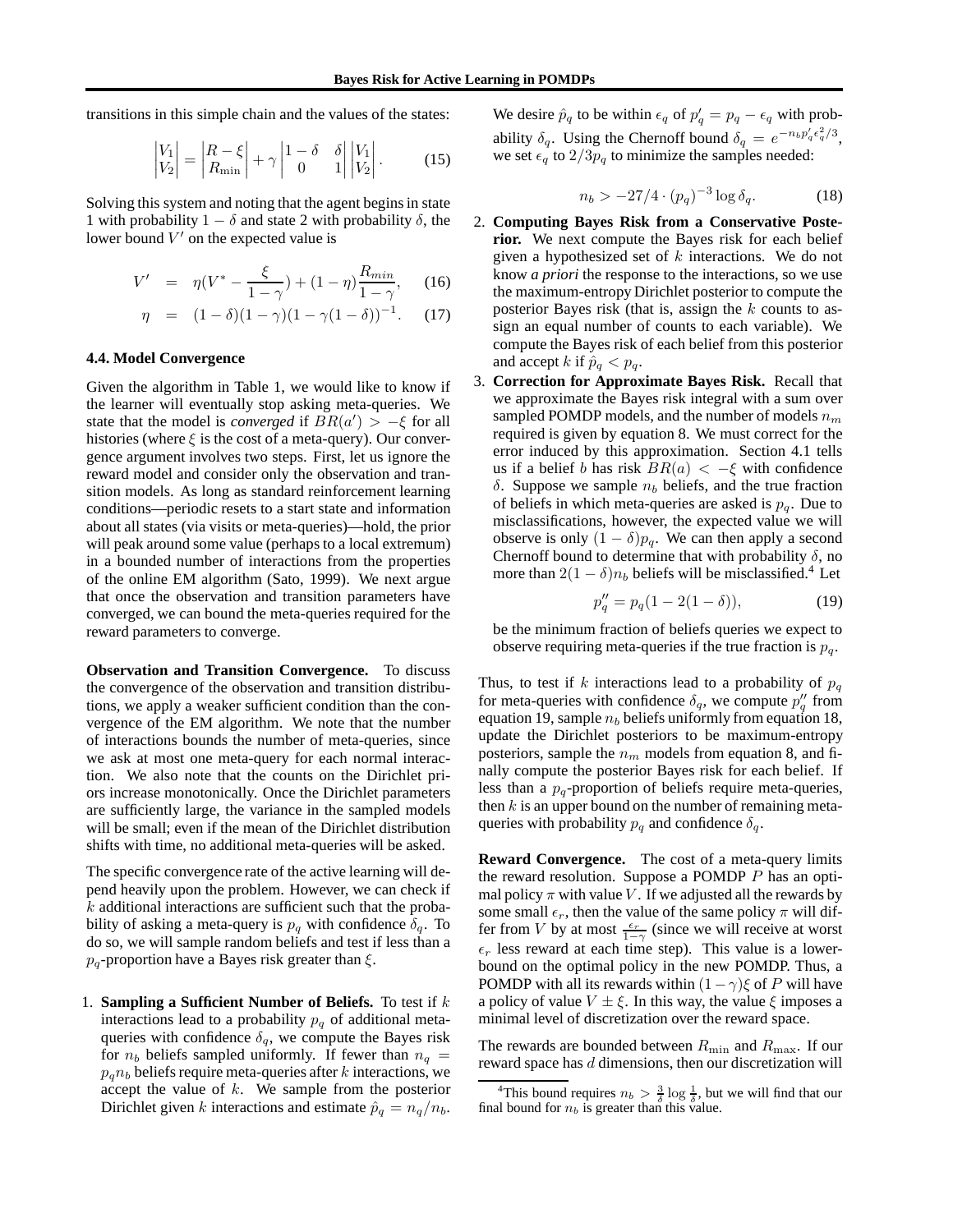yield at most  $(\frac{R_{\max}-R_{\min}}{(1-\gamma)\xi})^d$  POMDPs. (Intuitively, the discretization involves limiting the precision of the sampled rewards.) Since each meta-query invalidates at least one POMDP, we must eventually stop asking meta-queries.

## **5. Results**

We first solve a discretized model-uncertainty POMDP solved directly to show the utility of meta-queries. We next couple the meta-queries with our Bayes-risk criterion for learning with with continuous-valued unknown parameters.

#### **5.1. Learning Discrete Parameters**

In domains where model uncertainty is limited to a few, discrete parameters, we may be able to solve for the complete model-uncertainty POMDP using standard POMDP methods. We consider a simple POMDP-based dialog management task (Doshi & Roy, 2007) where the reward is unknown. We presume the correct reward is one of four (discrete) possible levels and that the meta-query had a fixed associated cost. Figure 1 compares the performance of the optimal policy *with* meta-queries (left column), an optimal policy *without* meta-queries (middle column), and our Bayes risk policy *with* meta-queries (right column). The difference in median performance is small, but the variance reduction from the meta-queries is substantial.<sup>5</sup>

Unfortunately, discretizing the model space does not scale; increasing from 4 to 48 possible reward levels, we could no longer obtain high-quality global solutions using standard techniques. Next, we present results using our Bayes-risk action selection criterion when we no longer discretize the parameter space and instead allow the parameters to take on continuous values within prespecified ranges.



**Total Reward in Directly Solved** 

## **Figure 1**. Boxplot of POMDP learning performance with a discrete set of four possible models. The medians of the policies are comparable, but the active learner (left) makes fewer mistakes than the passive learner (center). The Bayes risk action selection criterion (right) does not cause the performance to suffer.

#### **5.2. Learning Continuous Parameters**

Table 2 shows our approach applied to several standard POMDP problems (Littman et al., 1995). For each problem, between 50-200 POMDP samples were initially taken from the prior over models. The sampled POMDPs were solved very approximately, using relatively few belief points (500) and only 25 partial backups. The policy oracle used a solution to the true model with many more belief points (1000-5000) and 250 full backups. We took this solution to be the optimal policy. During a trial, which continued until either the task was completed or a maximum number of iterations was reached, the agent had the choice of either taking a normal action or asking a meta-query and then taking the supplied optimal action. POMDPs were resampled at the completion of each trial.

The non-learner (control) always used its initial samples to make decisions, using the Bayes-risk criterion to select an action from the policies of the sampled models. Its prior did not change based on the action-observation histories that it experienced, nor did it ask any meta-queries to gain additional information. The passive learner resampled its POMDP set after updating its prior over transitions and observations using the forward-backward algorithm. The active learner used both the action-observation histories and meta-queries for learning. None of the systems received explicit reward information, but the active learner used metaqueries to infer information about the reward model. The Hallway problem was too large for the agent to learn (after 50 repetitions, it still queried the oracle at nearly every step); in these results we provided the agent with possible successor states. The smarter prior seemed reasonable as a map and may be easier to obtain for a new environment than to the robot's dynamics. Depending on the problem, tasks required an average of 7 to 32 actions to complete.

**Table 2**. Mean difference between optimal (under the true model) and accrued rewards (smaller = better).

| Problem     | <b>States</b> | Control | Passive | Active |
|-------------|---------------|---------|---------|--------|
| Tiger       |               | 46.5    | 50.7    | 33.3   |
| Shuttle     | x             | 10.0    | 10.0    | 2.0    |
| Gridworld-5 | 26.           | 33.1    | 102     | 21.4   |
| Hallway     | 57            | 10      | 10      | 0.08   |

Figure 2 shows the performance of the three agents on the shuttle problem (a medium-sized standard POMDP). In each case, the agent began with observation and transition priors with high variance but peaked toward the correct value (that is, slightly better than uniform). We created these priors by applying a diffusion filter to the groundtruth transition and observation distributions and using the result as our initial Dirichlet parameters. All reward priors were uniform between the minimum and maximum reward values of the ground-truth model. The active learner started (and remained) with good performance because it used meta-queries when initially confused about the model. Thus, its performance was robust throughout.

<sup>&</sup>lt;sup>5</sup>Although the Bayes risk approximation appears higher, the difference in performance in both median and variance is negligible between the optimal policy and the Bayes risk approximation.